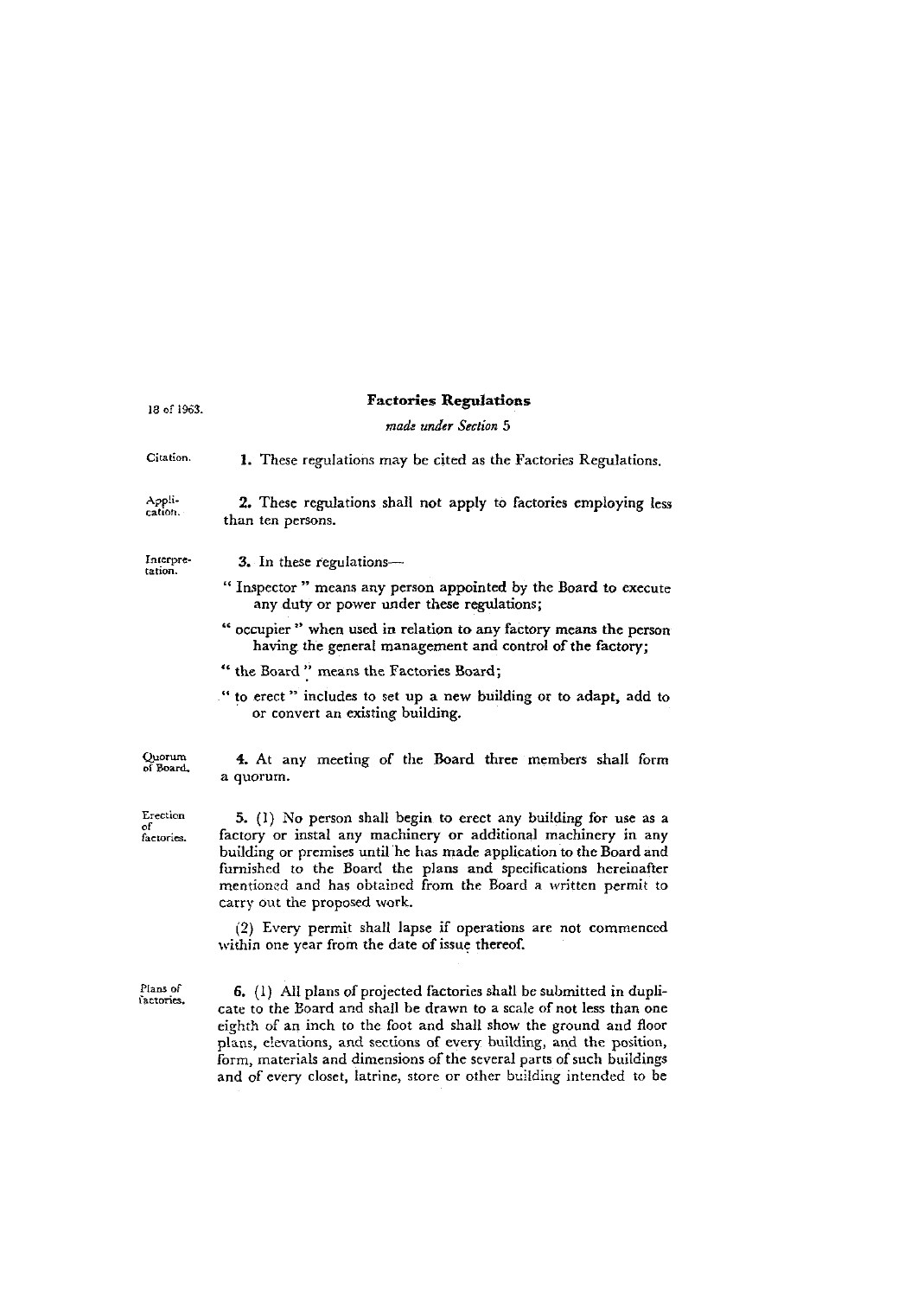used in connexion therewith and the position, form, arrangement, dimensions and overall weight of any machinery intended to be p!aced therein.

**(2)** The plans shall be accompanied by specifications of the proposed work giving the following particulars-

- (a) full structural details and materials to be used;
- *(6)* provision for ventilation;
- $(c)$  provision for drainage;
- $(d)$  provision for ant-proof course;
- $(e)$  provision for artificial lighting where necessary;
- $(f)$  provision for protection of employees from accidents or injury arising from the use of machinery or from mannfacturing processes;
- $(g)$  provision for rapid egress from the premises in case of fire or other emergency;
- **(h)** any other particulars the Board may require

**(3)** In addition to the plans required under subparagraph (1) of this regulation a site plan shall be submitted in duplicate to the Board and shall be drawn to a scale of not less than one inch to thirty-two feet. Such site plan shall show every building and appurtenance proposed to be erected together with those already esisting on the premises, together with such detail of roads and neighbouring buildings as shall be sufficient to show the location and siting of the proposed building or appurtenance.

*I+)* The Board at its discretion may waive in part or whole the requirements in paragraph (1) and (2) hereof, or may reject and require resubmission of any plan or specification or part thereof which it considers is inadequate, or fails to comply with the pro- $\sqrt{31}$ ons of regulation 6 of these regulations.

**7.** All factories shall be designed suitably for their purpose and Building constructed generally to such standards as are necessary, in the *standards* opinion of the Board, to ensure health and safety.

8. (1) When any construction or installation done under permit Occupation from the Board has been completed notification thereof shall be permits.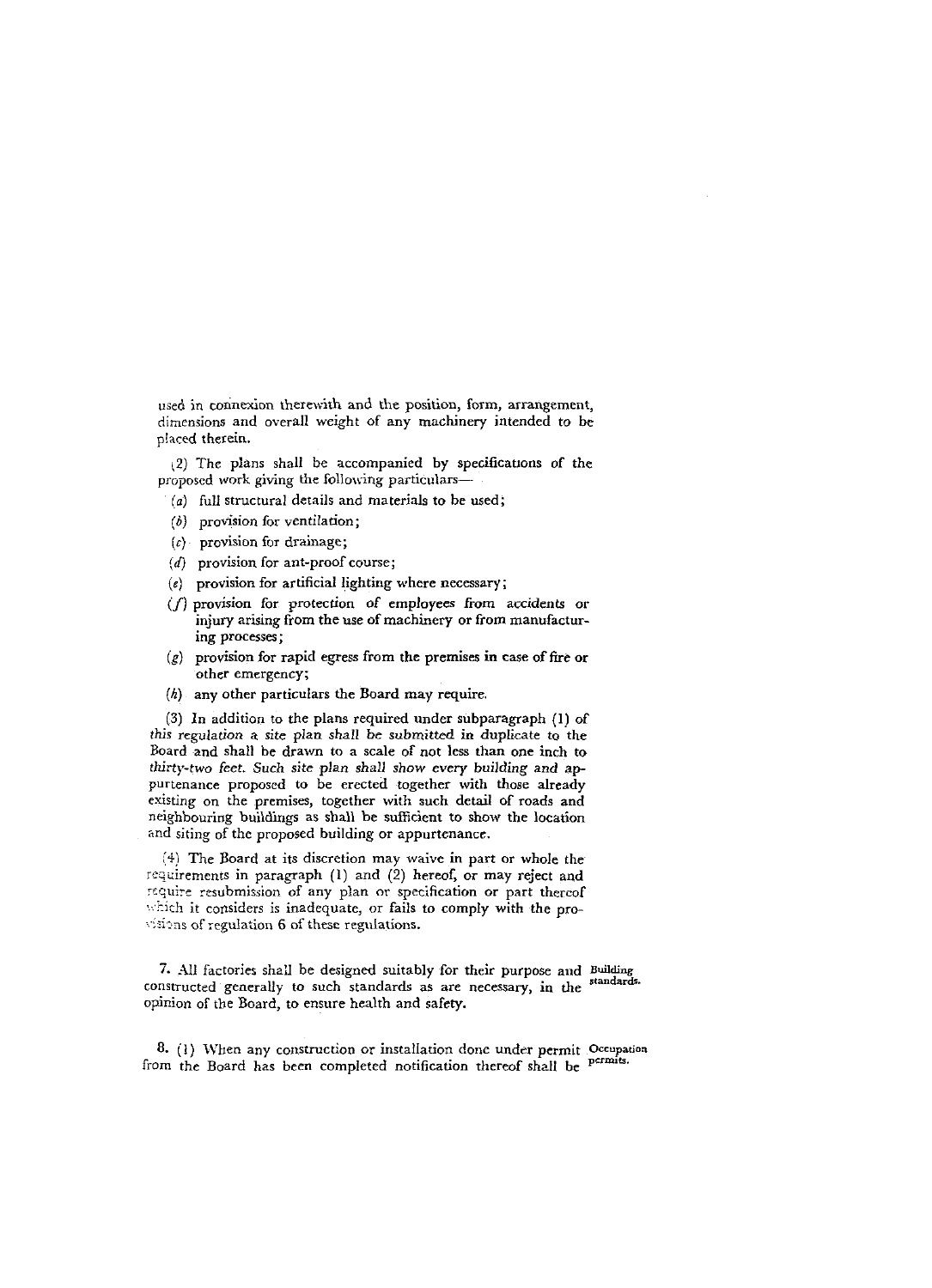made to the Board in the form set out in the Third Schedule to these regulations.

 $(2)$  No factory or part thereof erected or machinery installed after the coming into operation of these regulations shall be occupied or used, as the case may be, until the Board, after examination thereof, has given a permit to that end:

Provided that if the Board fails within forty-two days of the receipt of the notification specified in paragraph (1) of this regulation to notify the person who sent the notification, or the owner, or the occupier of the factory concerned that it declines to issue such permit for reasons stated, such factory or part thereof or such machinery may be occupied, or used as the case may be.

**Particulars 9.** The occupier of any factory shall within fourteen days after ship of the begins to occupy such factory or building foward to the Board a factory. In price in writing stating his name and postal address a *"c'ov.* notice in writing stating his name and postal address and that of *the*  owner of the factory. Transfer<br>of factory. **10.** When the ownership or the right to occupy any factory has been transferred the transferor shall forthwith forward to the Board a notice in writing stating the name and postal address of the transferee. Returns. **11.** Every occupier of a factory shall prior to the 31st of December in each year or at such other time as the Board may require forward a return to the Board. Such return shall be in the form set out in the First Schedule to these regulations and shall contain the particulars therein set forth together with any additional information which may be required by the Board for the purpose of these regulations.

Ventilation. **12.** (1) Every part of a factory in which work people are employed shall have provision made for ventilation to the satisfaction of the Board and shall he kept ventilated to the satisfaction of the Inspector. The atmosphere where work people are employed shall be kept free from dust or other harmful impurities to the extent necessary for the preservation of health and the Board may require such measures to be taken including 'he installation **of** ~lcch apparatus as is deemed effective for the purpose.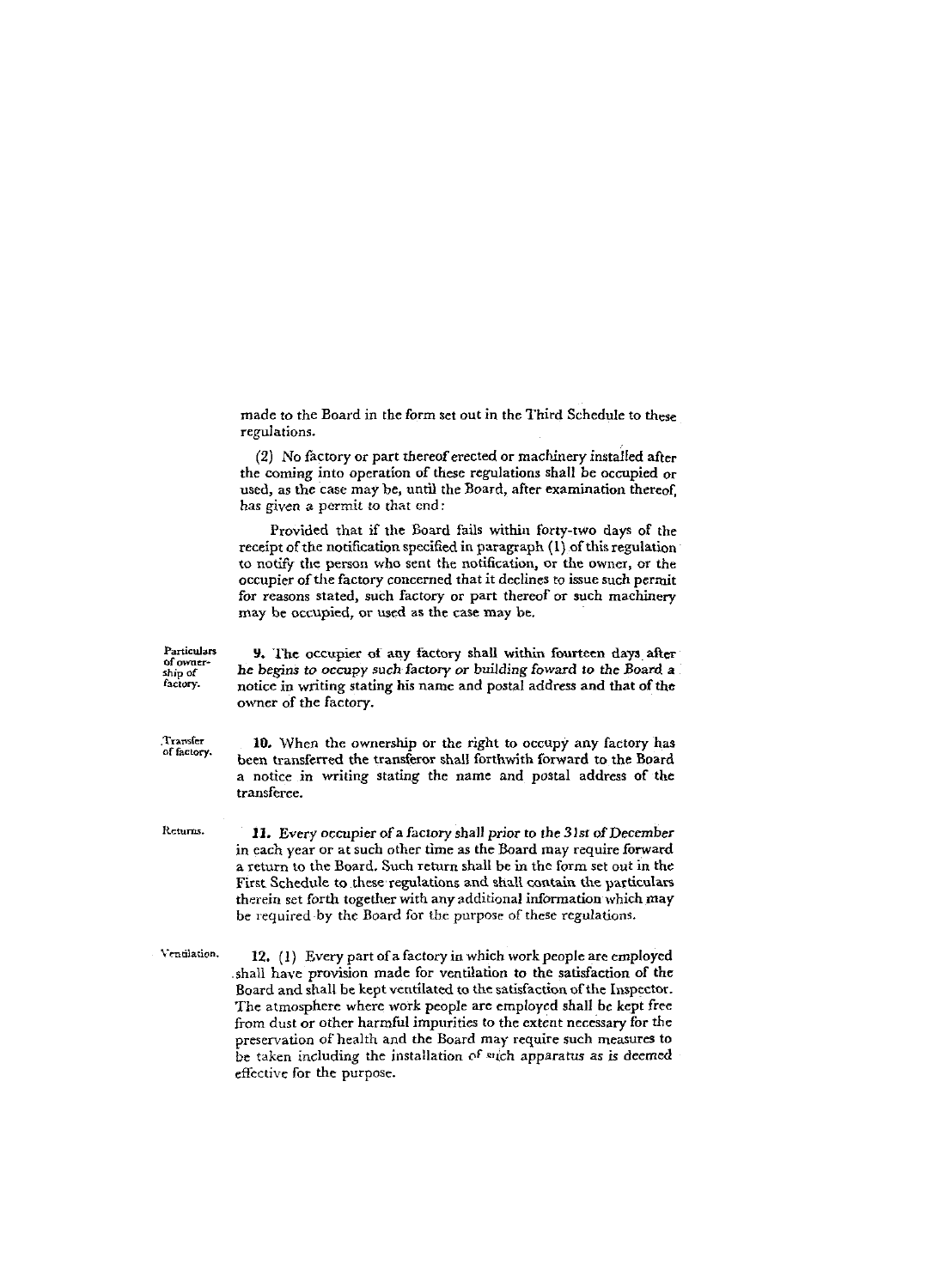$(2)$   $(a)$  In all factories erected after the date of the coming into operation of these regulations, there shall be not less than 400 cubic feet of space for every person employed in any workroom:

Provided that in calculating the space no account shall be taken of any more than fourteen feet from the floor.

 $\langle b \rangle$  In the case of factories existing before the said date, which are thereafter added to or altered, the Board may in its discretion  $relax$  the provisions of sub-paragraph  $(a)$  above:

Provided that no such relaxation shall be made except upon production to the Board of a certificate signed by the Medical Officer of Health to the effect that, in his opinion, the health of work people in the factory will not thereby be injuriously affected.

13. Effective provision shall be made to the satisfaction of the Lighting. Inspector for securing and maintaining sufficient and suitable lighting, whether natural or artificial, in every part of a factory in which persons are working or passing.

14. In every factory there shall be provided and maintained to **Firstaid.**  the satisfaction of the Medical Officer of Health such appliances and articles for the purposes of first aid as he shall in writing direct and which shall be kept so situated as to be instantly accessible.

**15.** (1) All floors, steps, stairs, passages and gangways shall be Safe means of sound construction and properly maintained. and safe and safe place of

**of (2)** All openings in fioors shall be securely fenced, except in so **employment.**  far as the nature of the work renders such fencing impracticable.

3) There shall, so far as is reasonably practicable, be provided and maintained safe means of access to every place at which any person has any time to work.

4) For every staircase in a building or affording a means of exit from a building, a substantial hand-rail shall be provided and maintained, which, if the staircase has an open side, shall be on that side, and in the case of a staircase having two open sides, such a hand-rail shall be proxided and maintained on both sides. Any open side of a staircase shall also be guarded by the provision and maintenance of a lower rail or other effective means.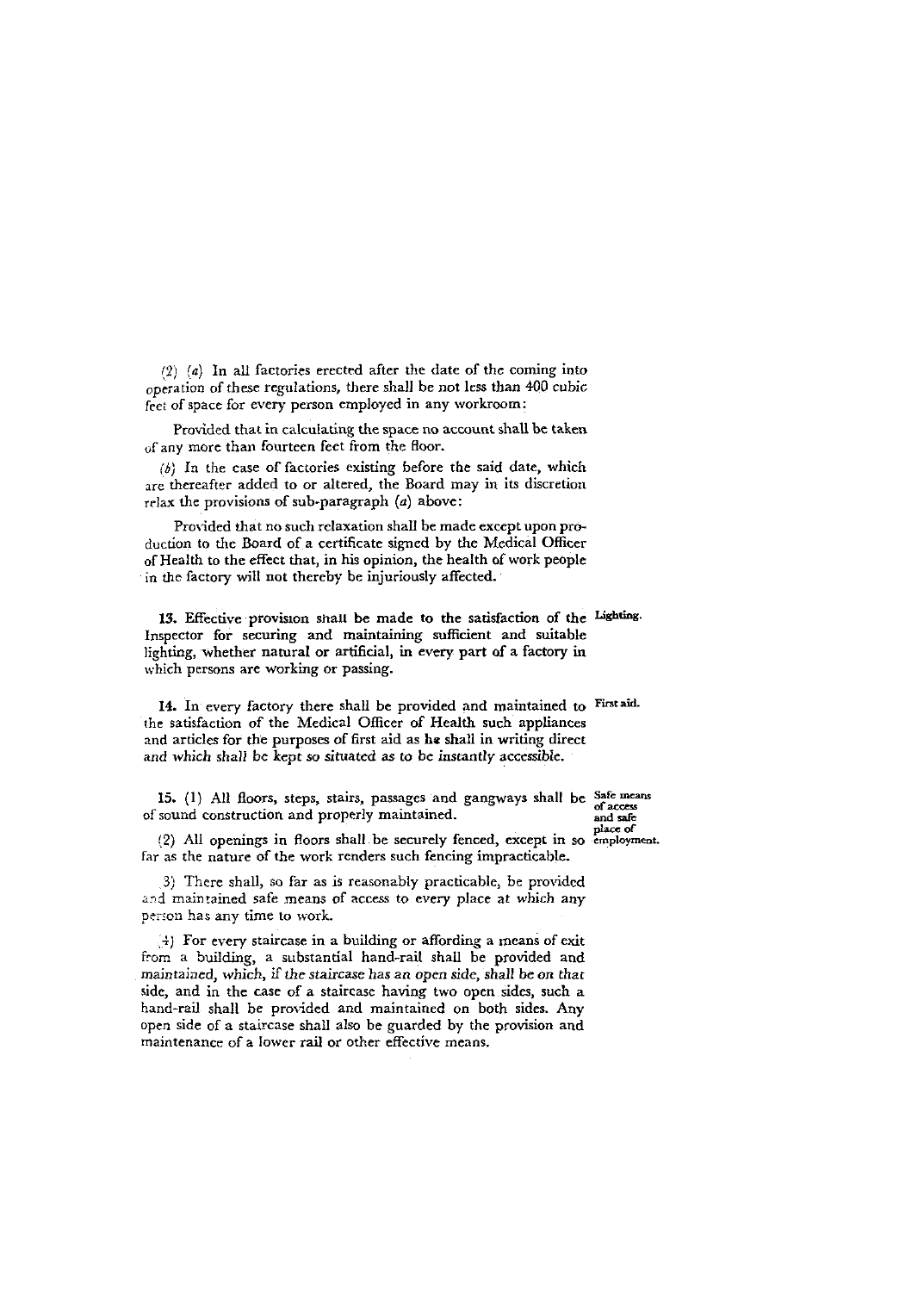$(5)$  All ladders shall be soundly constructed and properly maintained.

(6) Sufficient clear and unobstructed space shall be maintained at every machine while in motion to enable the work to be carried on without unnecessary risk.

(7) lVhere any person is to work at a place from which he will be liable to fall a distance more than ten feet, then, unless the place is one which affords secure foothold and, where necessary, secure hand-hold, means shall be provided, so far as is reasonably practicable, by fencing or otherwise for ensuring his safety.

(8) Every teagle opening or similar doorway used for hoisting or lowering goods or materials, whether by mechanical power or otherwise, shall be securely fenced, and shall be provided with a secure hand-hold on each side of the opening or doorway. The fencing shall be properly maintained and shall, except when the hoisting or lowering of goods or materials is being carried on at the opening or doorway, be kept in position.

Emergency **16.** (1) In every factory provision shall be made for rapid egress exits, and therefrom of all persons in every part thereof in the event of fire or cautions. other emergency. The doors, staircases and other means of exit shall be provided to the satisfaction of the Board in respect of their number, size, position and materials and shall be kept free from obstruction at all times.

> (2) Every factory shall be provided to the satisfaction of the Inspector with apparatus for the extinction of fire. Such apparatus shall be maintained in good order at all times and in the case of chemical extinguishers they shall be freshly charged at least once annually or as recommended by the manufacturers thereof.

> (5) In every factory wherein persons are employed on a floor above the ground floor, or on a floor more than twenty feet above ground level, effective steps shall be taken to ensure that all persons so employed are familiar with the means of escape and their use, and with the routine to be followed in case of fire.

Fencing of **17.** All reasonable precautions to the satisfaction of the Board machinery. **machinery.** shall **bc** taken by means of casing, guards, fencing or other suitable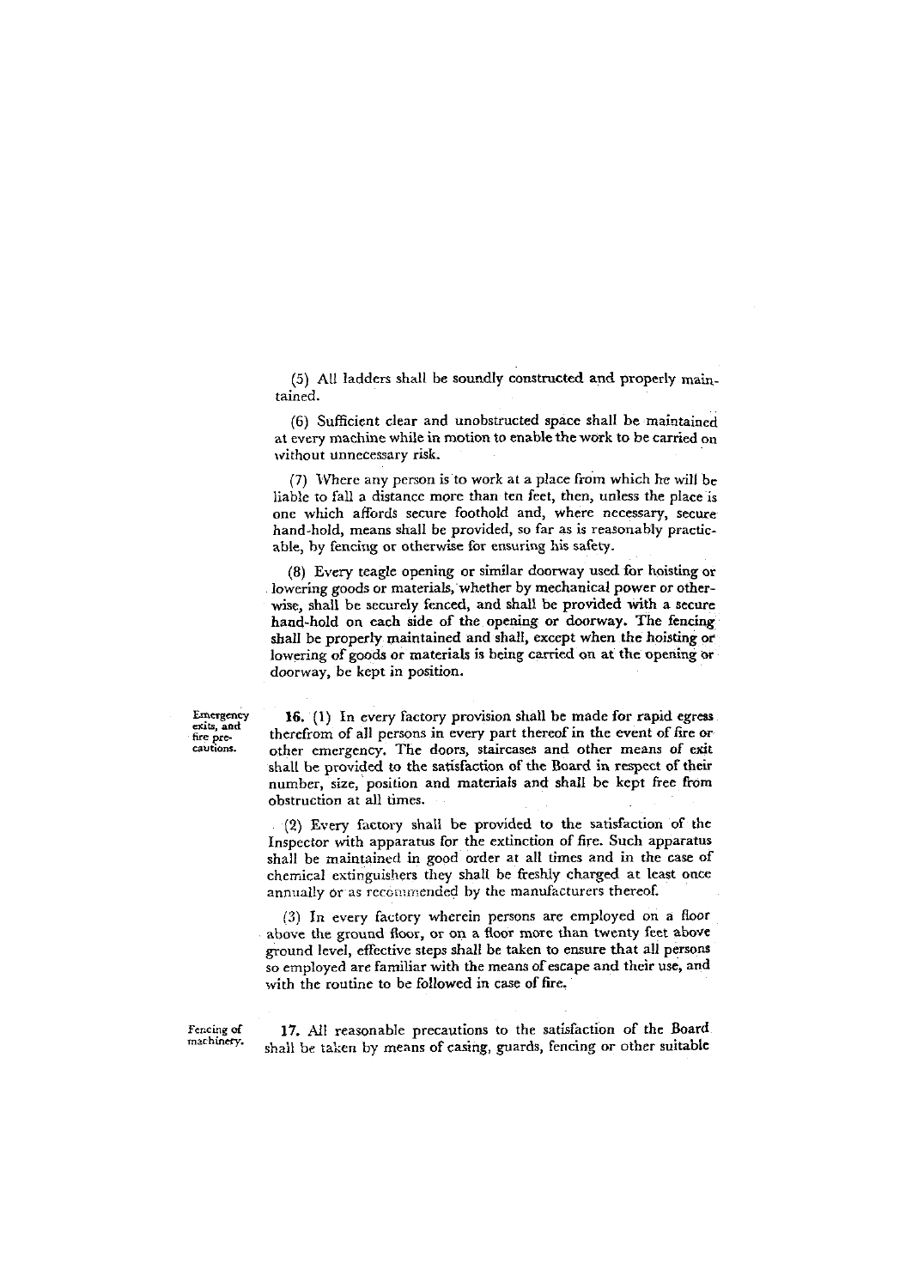device, to protect the workers and other persons having business in  $h$ e factory from injury liable to be caused by contact with machinery in motion, conductors of electricity, steam pipes or other thing whatsoever forming part of the factory or its equipment.

**18.** So person engaged in oihng machinery, adjusting belts, or **C10thing or workm.**  in any work whatsoever which is likely to bring him within reach of unfenced machinery shall wear or be permitted to wear loose-fitting clothing or head-dress.

19. (1) Unless exemption be granted by the Board in writing, Inspection no boiler shall be used except under a certificate of inspection as **boilers**. herein provided.

(2) The occupier of any factory in which there is any boiler shall cach year or when called upon to do so produce evidence to the satisfaction of the Board that the boiler has been examined at least once in cach year by a person approved for that purpose by theBoard and shall produce to the Board or to the inspector at its or his request a certificate of such examination showing that the boiler has been **passed** as safe for working at a given pressure.

(3) The given pressure referred to in paragraph (2) of this regulation shall in no circumstances be exceeded, except for the purposes of an hydraulic pressure test.

**(S)** Xo boiler shall be used for the generation of steam for a period in excess of such number of hours as may be specified in writing by the person approved by the Board unless it shall have been cleaned.

(5) For the purposes of this regulation cleaning shall include the opening of all man-holes and mud-holes and the removal of all mud, **31.** other deposits.

(5) For the purpose of this regulation boiler includes any vessel or piping used for the generation, storage or transmission of steam, air. gas or liquid under pressure.

20. The occupier shall ensure that all refuse and waste products Disposal **expressed** from the factory at daily intervals or ages describes the of refuse. are removed from the factory at daily intervals on any day that the factory is used, and disposed of in a manner to the satisfaction of the Eoard.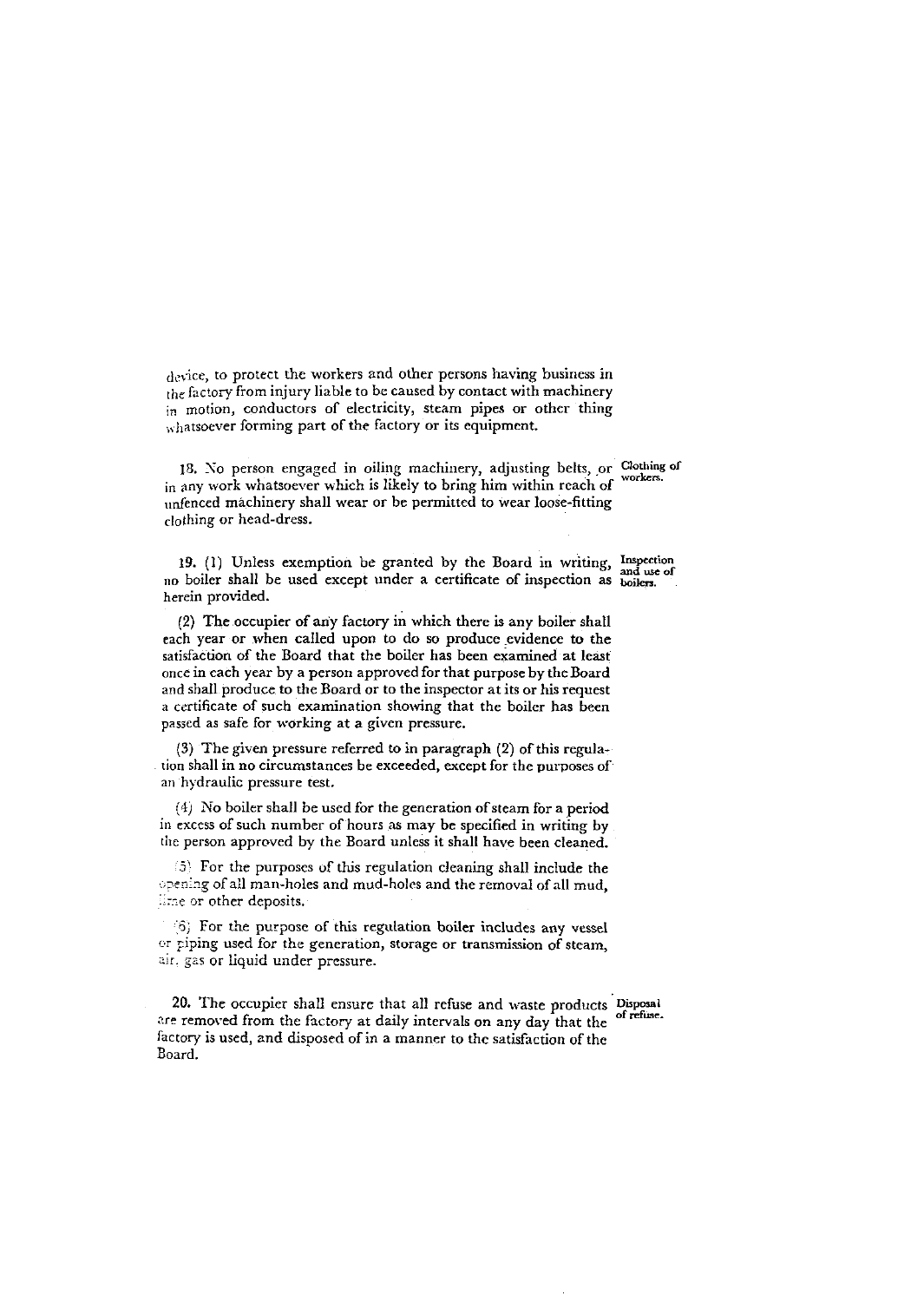21. (1) All members of the Board and any Inspector shall have power to enter any factory for the purposes of inspection at all reasonable times.

(2) Any Inspector may enter any factory and inspect any building, machinery, boiler or belting contained therein and may at his discretion direct that any such building, machinery, boiler or belting which, in his opinion, is dangerous to the safety of the work people employed shall be repaired, altered or securely protected to hi, satisfaction. Such direction, if given verbally shall be confinned in writing, and may require the measures specified therein to be completed within a certain period.

(3) If in the opinion of the Inspector the use of any part of the ways, works, machinery or plant in a factory involves imminent danger to human life he may prohibit the use thereof until it is duly repaired, altered or securely protected and such instructions shall be given in writing.

 $(4)$  . Any instructions given under paragraph  $(3)$  of this regulation may be the subject of an appeal to the Board but pending the hearing of the appeal any prohibition on usc shall remain in force. A further appeal from the decision of the Board shall lie as though it were an appeal under regulation 29 of these regulations.

Cleanliness. **22.** (1) Every factory shall be kept in a clean state and free from effluvia arising from any drain or latrine, or nuisance.

> (2) Every inside wall and ceiling shall be painted, varnished or whitewashed in such manner and at such times as the Board shall in writing direct.

Latrines. 23. (1) Sufficient latrines shall be provided, maintained, and kept clean in every factorv. to the satisfaction of the Medical Officer of Health:

> Provided that in the case of aerated water factories latrines shall be situated at least six feet from any factory building or place of storage.

> (2) One latrine shall he provided for every tvventy-five males or females or part of such number employed up to one hundred and

Rights **of mtry**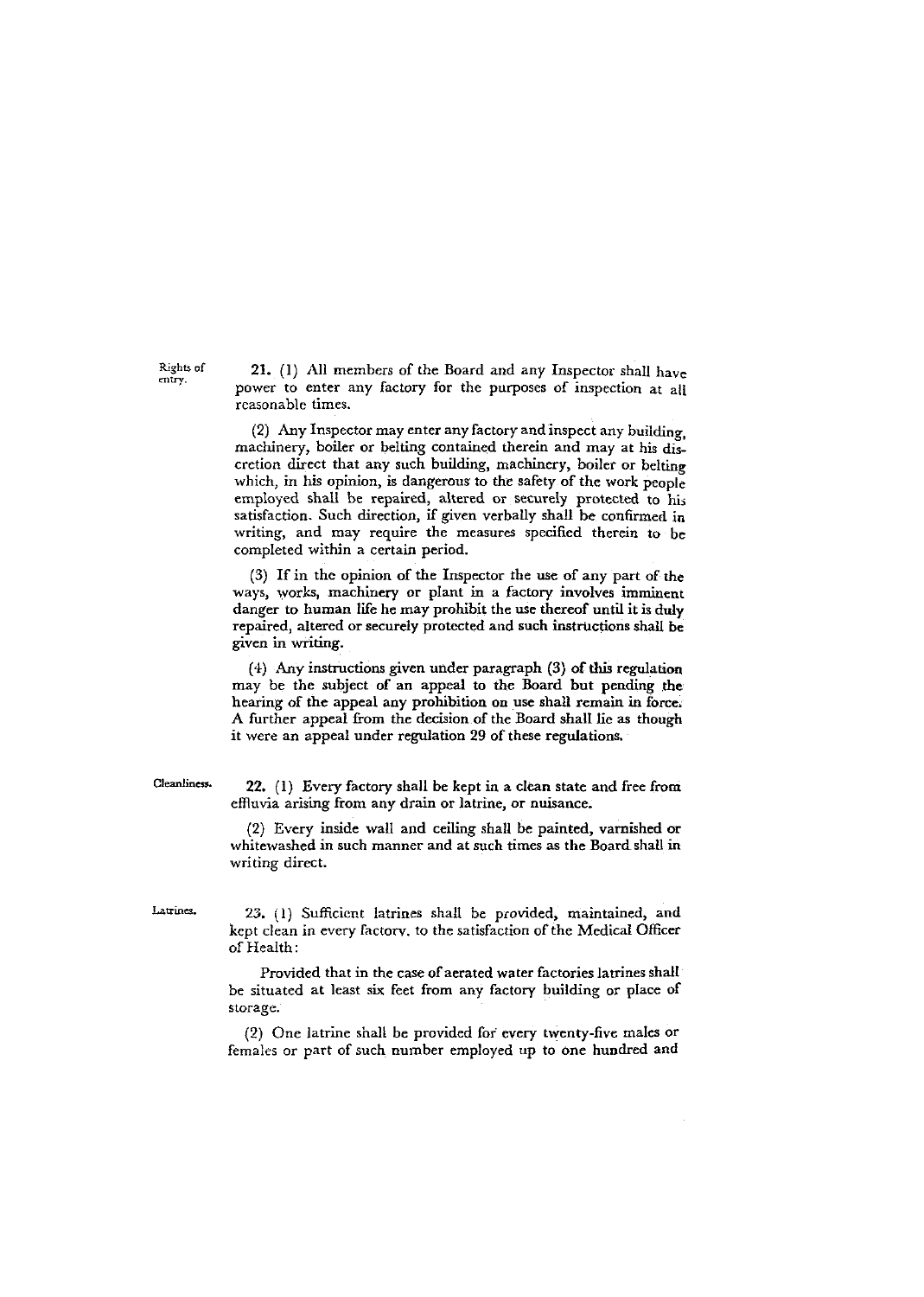above one hundred one for every forty males or females or part of such number employed:

Provided that a reduction to not less than one third in the number of latrines required for males under this regulation may be made where a water supply is available if urinal accommodation in tlie ratio of one stall or at least two feet of channel length for every twenty-five males or part of such number is provided.

(3) Latrines shall not communicate directly with workrooms except through the open air, or through an intervening ventilated space.

(4) Separate latrines shall be provided for each sex.

(5) *All* latrine accommodation shall be so constructed **with the**  entrances for females effectively screened from those for males; and every latrine shall be provided with a door and with a partition which shall be sufficiently high to secure privacy.

(6) All urinal stalls and channels shall be constructed of glazed material and shall he fitted with a flushing apparatus.

24. (1) An adequate supply of wholesome drinking water shall be Water. provided in every factory, at suitable and accessible points, to the satisfaction of the Inspector.

(2) \mere, because of the conditions of work in any factory, it is considered necessary by the Board, and upon notice in writing to that effect, adequate and accessible washing facilities shall be provided, and shall be maintained and kept clean to the satisfaction of the inspector.

25. (1) When an accident occurs in any factory which results in Report of death or in bodiiy injury which incapacitates any person employed in the factory for a period of at least five consecutive days, the occupier shall forthwith give notice of the accident to the Board which shall make such inquiries as it shall consider necessary.

(2) Reports to the Board shall be made in duplicate in the form set out in the Second Schedule to these regulations with such variations as circumstances may require.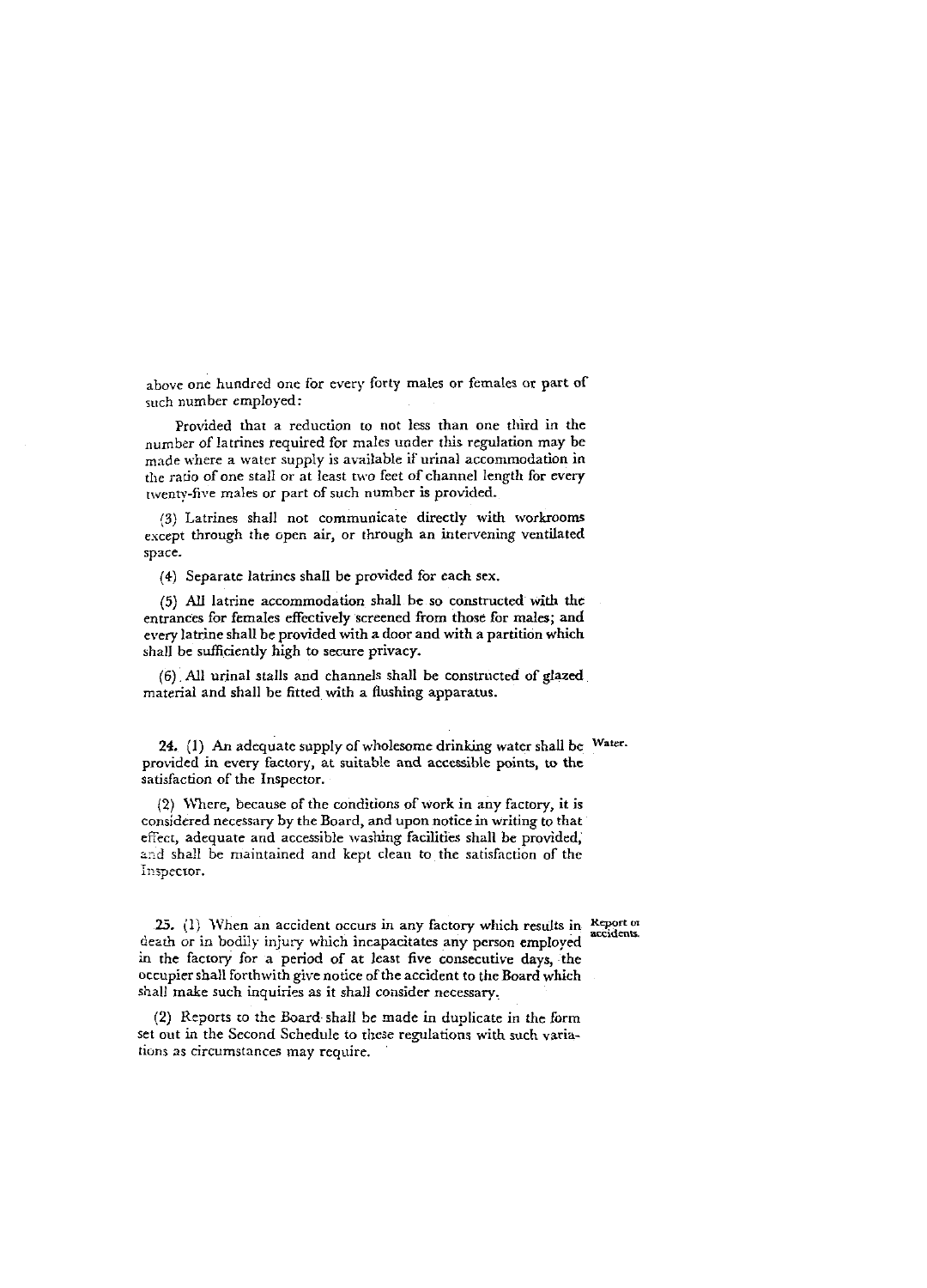Reports on fires.

26. When any fire occurs in a factory and causes damage thereto or therein the occupier of such factory or huilding shall forthwith report to the Board in writing specifying, so far as he is able, particulars of the origin and nature of the fire and of the damage donc, and shall supply any further patticulars required by the Board.

Penalty.

27. Any person who commits a breach of these regulations or fails to comply with any order or direction lawfully given thereunder or obstructs or resists any person acting or purporting to act in the performance of his duties as required by these regulations shall be guilty of an offence and shall be liable on summary conviction to imprisonment with or without hard labour for a term not exceeding twelve months or to a fine not exceeding one hundred pounds or to both such imprisonment and fine, and upon any such conviction the court may order the factory in which the offence took place to be closed until any lawful requirement of the Board shall have been complied with.

For the purpose of legal proceedings complaint may be made by an Inspector on the instructions of the Board.

Appeals against<br>orders<br>issued by Inspector.

28. Any order of an Inspector not issued on the direct instructions of the Board may he the subject of appeal by the occupier to the Board to rescind or amend the order. Should such appeal fail the cost of convening the Board to deal with the case shall be borne by the appellant. Appeals shall be made in writing within twenty-one days of the date on which the Inspector gave the order.

Orders to  $close$ factories.

29. **(1)** The Board may where it 1s satisfied that the safety or health of any person employed in any factory is endangered by any fault or defect in such factory or its appurtenances order the factory to be closed until such fault or defect is remedied.

(2) An appeal against any order given under this regulation shall lie to the Supreme Court, and the decision of such court shall bc final.

**(3' An** appeal under the provisions of this regulation shall be made in writing, and the Chief Justice **may** if he thinks fit make rules for the purposes of such appeals.